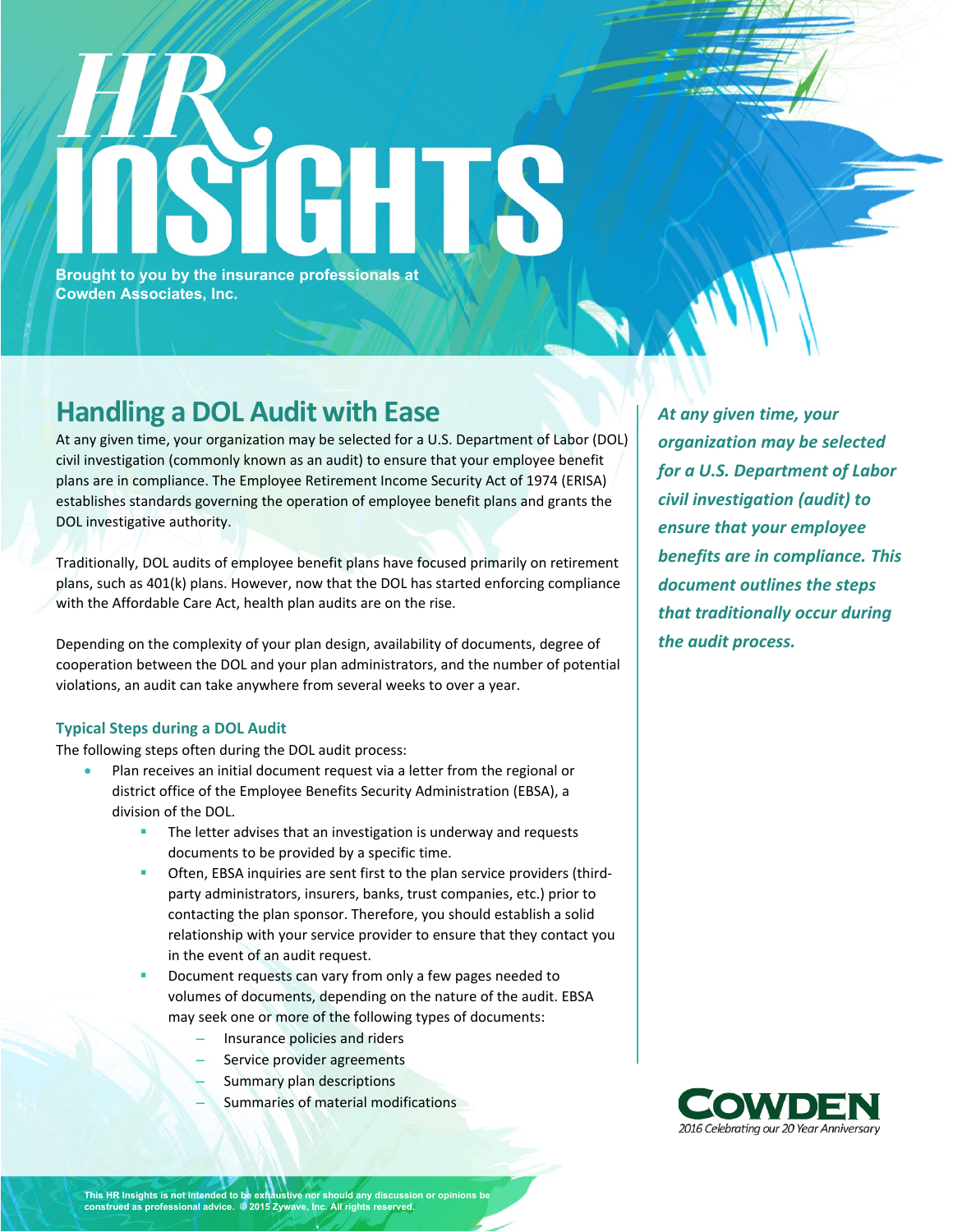- Form 5500s for the last two or three plan years
- Plan financial statements
- Trustee and corporate minutes
- Summary annual reports
- Participant records
- Bonds
- Open enrollment communications
- ACA required notices
- HIPAA portability notices and privacy and security documents
- After receiving an initial request, you should respond promptly. It is in your best interest to contact the EBSA investigator and inquire about the purpose, scope and timing of the investigation while establishing a nice rapport.
- You may want to request an extension. The DOL may grant an additional two to three weeks; this will give you more time to gather documents and consult an attorney.
- Select a representative from your company to serve as the contact person for the investigation. He or she will handle all communication, document requests and meetings with the EBSA investigator.
- Make a copy of all requested documents, rather than allowing direct access to the originals.
- Contact legal counsel for assistance with assessing the validity of any claims, reviewing documents before they are given to the investigator and sorting out any other legal issues. You may want to conduct an internal audit at this time to remedy any problems prior to the onsite investigation.
- Notify senior management that an investigation is underway and the potential ramifications.
- EBSA conducts an onsite investigation.
	- After receiving the initially requested documents, the EBSA investigator may also want to review more documents at your location. This may include, but is not limited to, employee booklets and forms, plan enrollment records, payroll records, evidence of electronic fund transfers, insurance company financial experience reports and investment records.
- EBSA investigator will interview multiple individuals to validate facts. Individuals should be cooperative and project confidence during interviews.
- EBSA identifies potential ERISA violations.
	- If the EBSA investigator identifies potential ERISA violations, the regional office will issue a Voluntary Compliance (VC) Notice Letter outlining the violations and allowing the plan sponsor a chance to rectify the problem. Typically, the investigator will first present these problems to you orally and will then submit the letter.
	- It is your obligation to investigate the validity of DOL's findings and determine if you agree with them. If you do not agree with these findings and will not take action to rectify the situation, you run the risk of a lawsuit from the DOL.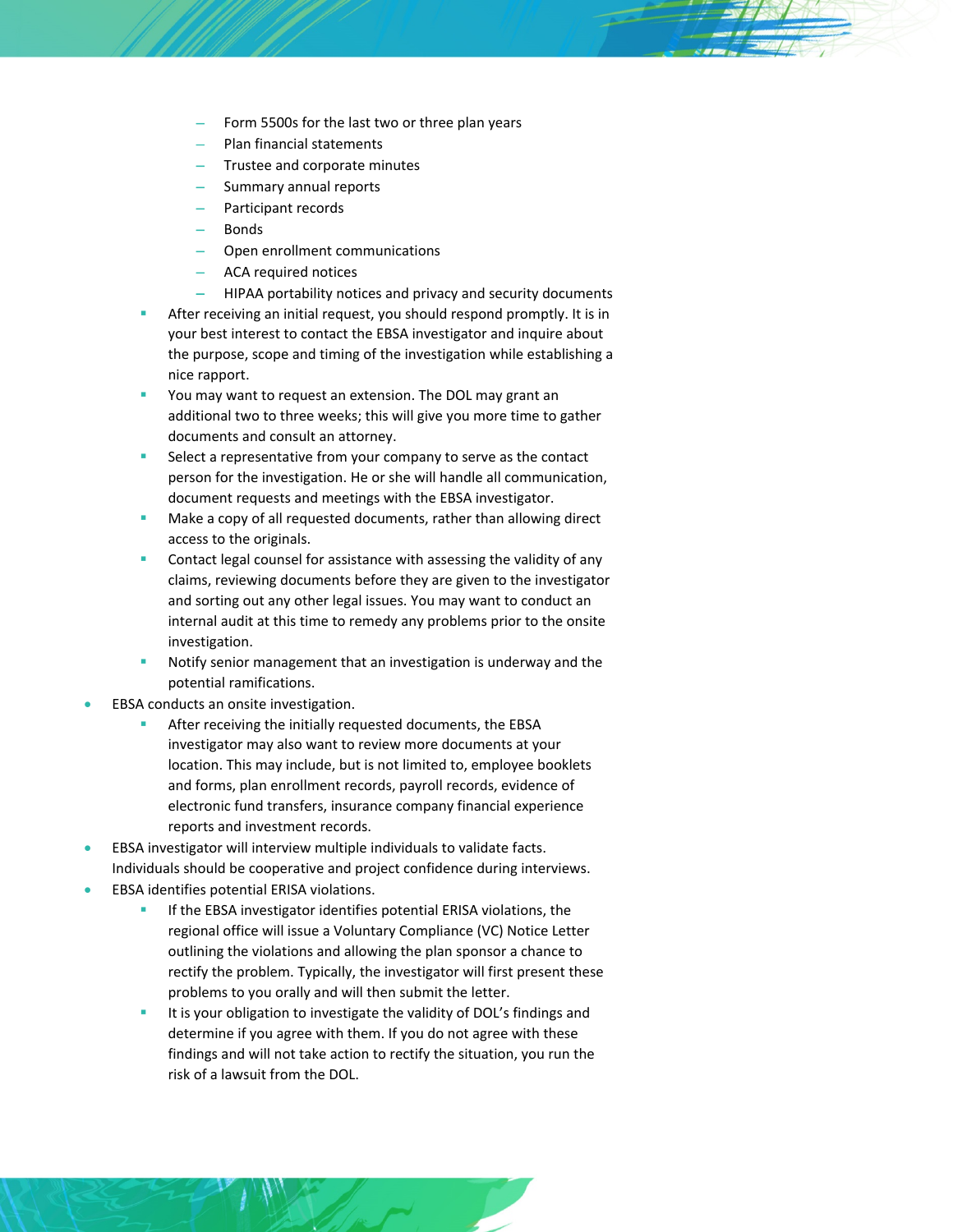- If you agree with the violations highlighted in the VC Notice Letter, take action immediately to fix the problem. If you fix a fiduciary breach before the issuance of a VC Notice Letter, you may save yourself from a 20 percent penalty required under ERISA.
- If the violations concern the civil provisions of ERISA, EBSA will take action to correct all violations and restore plan losses. This may include paying back to the plan or participants to cover losses, paying penalty amounts and giving up profits.
- If no violations are found by the EBSA investigator, EBSA will issue a closing letter explaining that it has finished the investigation, without further action.
- EBSA creates a settlement agreement.
	- You and the EBSA may create a settlement agreement after negotiating how you will voluntarily make corrections to rectify violations. The following actions may be detailed in this agreement: amount of funds to be credited, timing of each step to rectify problem, corrective actions and communications about the investigation.
- EBSA issues a closing letter following voluntary compliance.
	- After the VC Notice letter is issued and all problems have been rectified, the EBSA will send a closing letter explaining that compliance has been achieved.

## **DOL Audit Suggestions**

Though this may appear to be a trying process, it does not need to be. Consider these best practices:

- Plan receives an initial document request via a letter from the regional or district office of the Employee Benefits Security Administration (EBSA), a division of the DOL.
- Treat the investigator with the utmost respect and the investigation as a major priority.
- Consult with your legal counsel as soon as a document request arrives.
- Keep senior management apprised of the progress on the investigation.
- Obtain as much information about the investigation as possible from the EBSA investigator.
- Arrange a time to deliver documentation to the investigator that allows you enough time to gather all the requested documents, while also accommodating his or her schedule.
- Consult with your service providers when receiving a document request to ensure they will be involved in rectifying any noncompliance issues.
- Gather materials for an onsite investigation in an orderly fashion and have them ready for the investigator when he or she arrives.
- Have your legal counsel work with interviewees to familiarize them with the scope and purpose of the investigation.
- If your investigation yields a violation, learn as much about the violation as possible before the VC letter arrives. Discuss these violations with your legal counsel.